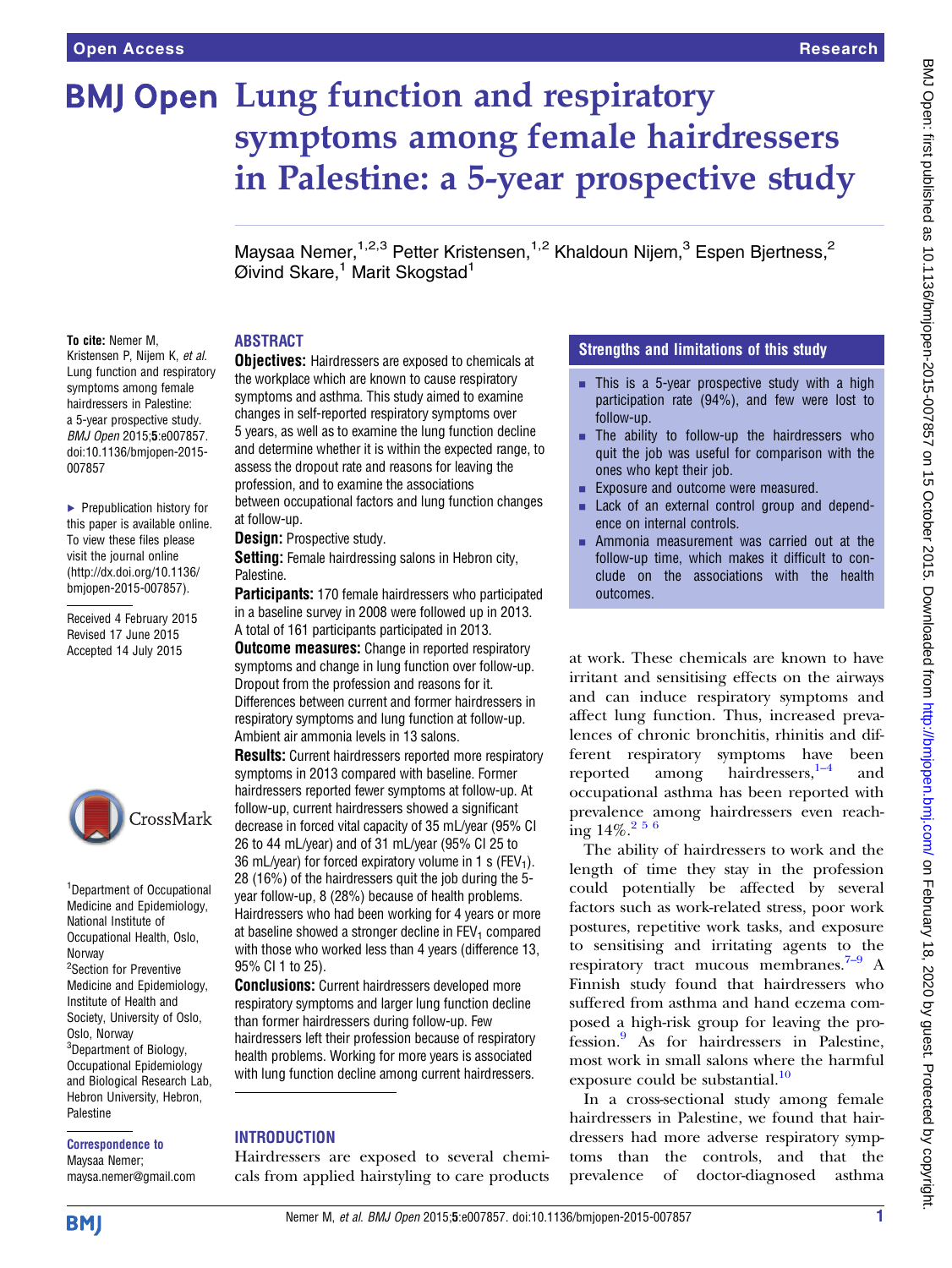among the hairdressers was 5.9%, while that of controls was  $0.6\%$ .<sup>[10](#page-6-0)</sup> Additionally, lung function measurements including flow rates were consistently lower for the hair-dressers compared with the control group.<sup>[10](#page-6-0)</sup> In subgroups, hairdressers showed a higher prevalence of neutrophilic airway inflammation compared with the controls, and the measured levels of ammonia in the workplaces were higher than the threshold limit values.<sup>[11](#page-6-0)</sup>

Most studies concerning lung effects among hairdressers have been cross-sectional or clinical studies from western or developed countries. In addition, few prospective ( follo[w-up](#page-6-0)) studies among hairdressers have been published. $7-9$  [12](#page-6-0)

We have performed a follow-up study in a fixed cohort where hairdressers were examined in 2008 and 2013. This allowed us to pursue the following objectives: to examine changes in the self-reported respiratory symptoms over 5 years, to examine the lung function decline and determine whether it was within the expected range, to assess the dropout rate and reasons for leaving the profession, and to examine the associations between occupational factors and lung function changes at follow-up.

### **METHODS**

#### Study design and participants

The baseline study was conducted in 2008. In that study, according to the local Hairdressers' Association in Hebron, the total number of female hairdressing workers was 406 and they were working in 82 salons. A sample of 200 hairdressers was systematically selected.<sup>[10](#page-6-0)</sup> Twenty hairdressers refused to participate, while seven were excluded because they did not fulfil the inclusion criteria (aged between 18–50 years, and working in the salon for more than 1 month). Only three hairdressers were smokers and were excluded. Thus, the total group consisted of 170 non-smoking hairdressers, with a mean age of 28 years (SD=8), coming from 56 salons, yielding an initial participation rate of 85%. Participants answered a questionnaire and performed a lung function test in 2008.

The current study is a prospective study in which the same cohort of hairdressers was followed up 5 years after

the baseline study, in 2013. A total of 161 participants participated and 9 were lost to follow-up, giving a participation rate of 94%.

The characteristics of the participants are summarised in table 1.

## **Questionnaire**

The same questionnaire was used on both occasions, including a modified version of a standardised questionnaire on respiratory symptoms from the American Thoracic Society[.13](#page-6-0) This questionnaire includes items on respiratory symptoms such as chest tightness, shortness of breath, wheezing, cough and phlegm during the past 12 months. Furthermore, we assessed questions on doctor-diagnosed asthma. Descriptive data were also included in the questionnaire such as age, years of education, number of years of working in hairdressing, intensity of work and the most frequent tasks performed. The follow-up questionnaire included some questions investigating the dropout from the profession. These included the time of quitting, reasons of quitting ( family reasons, economic reasons, health reasons), and to specify the health reason and if it was related to their previous work.

## Lung function test

The lung function test was performed by all participants using a PC spirometer (ML2525, Micro Medical Limited, UK) and a disposable mouthpiece filter and nose clip during the test. Date of birth, height and weight for each participant were recorded before starting the test. American Thoracic Society/European Respiratory Standards guidelines $14$  were followed. Participants were given instructions on the forced maximal expiratory manoeuvres. The lung function test included forced vital capacity (FVC) and forced expiratory volume in 1 s  $(FEV_1)$ . The same researcher performed the lung function test, using the same apparatus that was used in 2008, around the same time of the year (late Autumn 2013) and mostly at the similar time of the day.

### Ammonia measurement at the salons

Ammonia measurements at the salons were conducted during the airway inflammation study which was carried

|                             | 2008                 | 2013                         |                            |  |  |  |  |
|-----------------------------|----------------------|------------------------------|----------------------------|--|--|--|--|
|                             | Hairdressers (n=170) | Current hairdressers (n=133) | Former hairdressers (n=28) |  |  |  |  |
| Age (years)                 | 28(8)                | 33(8)                        | 31(7)                      |  |  |  |  |
| Years of education (years)  | 11 $(2)$             | 11 $(2)$                     | 11 $(2)$                   |  |  |  |  |
| Years of employment (years) | 6(6)                 | 11(5)                        | 7(4)                       |  |  |  |  |
| Height (cm)                 | 160(6)               | 160 (6)                      | 157(7)                     |  |  |  |  |
| Weight (kg)                 | 62(11)               | 65(9)                        | 62(8)                      |  |  |  |  |
| Body mass index $(kg/m^2)$  | 24(4)                | 25(4)                        | 25(2)                      |  |  |  |  |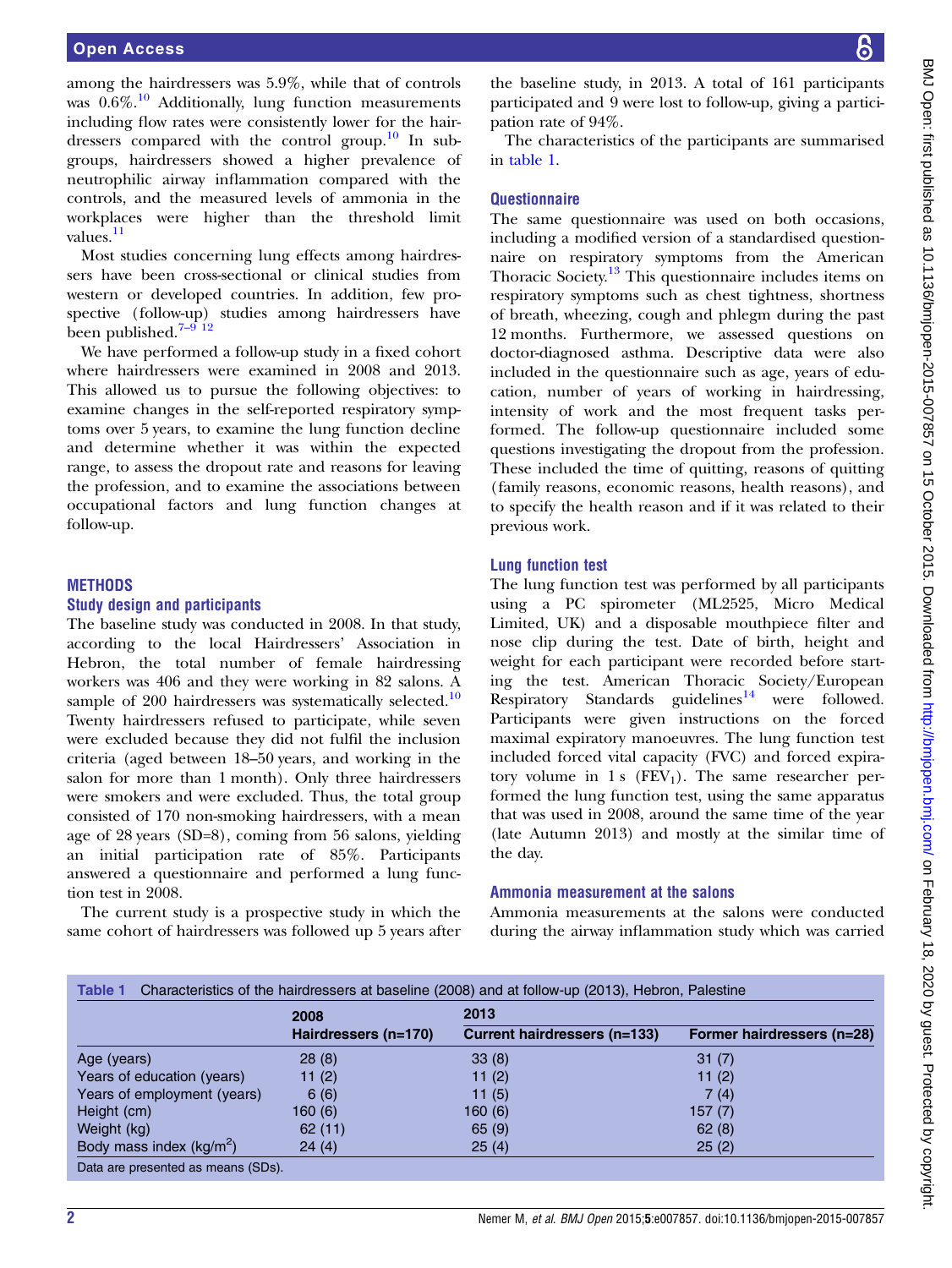out on a subgroup of the hairdressers' cohort in 2012–2013. The selection of salons for ammonia measurements is described elsewhere.<sup>[11](#page-6-0)</sup> In a previous cross-sectional study on a subsample (n=33) of the same cohort of hairdressers that we followed up, the concentration levels of atmospheric ammonia were measured in the salons where those 33 hairdressers were working, which are 13 salons selected out of the 56 total salons of the cohort, using an electrochemical sensor instrument (pac7000 Dräger Aktiengesellschaft, Lübeck, Germany), which was affixed to 1 hairdresser in each of the salons. The sampling duration ranged from 45 to 305 min (mean=191, SD=89). The instrument gives a new reading every 30 s and yields concentration in part per million (ppm).

#### Statistical methods

Statistical analyses were conducted using Stata SE V.13.1 (StataCorp, Texas, USA). Standard descriptive statistics (arithmetic means and SDs) were computed for age, years of education, years of employment, height, weight and body mass index (BMI).

Changes in reported respiratory symptoms and doctordiagnosed asthma for current and former hairdressers were calculated using generalised estimating equations (xtgee command in Stata with identity link), giving the prevalence difference (PD) between baseline and follow-up with 95% CI. Differences in baseline-reported symptoms between current and former hairdressers were measured using the generalised linear model for binomial data (glm command in Stata with identity link) (giving PD and 95% CI). Crude differences are presented for respiratory symptoms comparisons.

A linear mixed model (mixed command in Stata) was used to find the annual age decline in lung function parameters (mL/year) for current and former hairdressers. It was also used to measure differences (mL/year change with a 95% CI) in lung function change between current and former hairdressers, in a model including age, height and BMI, as they are known to affect lung function.

Current hairdressers were also analysed according to different occupational factors: intensity of work, working tasks and level of ammonia measured in selected salons. Each factor was divided into two or three categories with a nearly similar number in each category, with the exception of ammonia where the threshold limit value of 25 ppm<sup>[15](#page-6-0)</sup> split the hairdressers into two categories of unequal size. Exposure groups were based on baseline (2008) assessment, except for ammonia measurements which were carried out in 2012–2013. Separate mixed models compared the categories of each exposure type with respect to age decline in  $FEV_1$ .

### Ethical considerations

Written informed consent was obtained from all participants and they were informed about the right to withdraw from the study at any time.

#### **RESULTS** Self-reported respiratory symptoms and asthma

[Table 2](#page-3-0) shows the change in reported respiratory symptoms and doctor-diagnosed asthma between baseline and follow-up for current and former hairdressers. Current hairdressers reported a significant increase in chest tightness (PD=+0.037, 95% CI +0.005 to +0.069), shortness of breath (PD=+0.038,  $95\%$  CI +0.001 to +0.076) and morning phlegm (PD=+0.068, 95% CI  $+0.020$  to  $+0.115$ ) in 2013 compared with baseline reports, while former hairdressers reported a nonsignificant decrease in symptoms at follow-up.

On the other hand, former hairdressers reported cough and phlegm at baseline more frequently than did the current hairdressers (PD=+0.171, 95% CI +0.016 to +0.326) and (PD=+0.241, 95% CI +0.072 to +0.409) [\(table 2](#page-3-0)).

## Lung function

[Table 3](#page-4-0) shows the annual decline in mean FVC and  $FEV<sub>1</sub>$  among current and former hairdressers, adjusted for age, height and BMI. Current hairdressers showed a significant annual decline in FVC and  $FEV<sub>1</sub>$  at follow-up of 35 mL (95% CI 26 to 44 mL) and 31 mL (95% CI 25 to 36 mL), respectively. This was not the case for former hairdressers who disclosed a non-significant annual decline of  $6$  mL for FVC and  $11$  mL for FEV<sub>1</sub>.

When comparing lung function decline during follow-up between current and former hairdressers, we found that current hairdressers had a stronger reduction in FVC (29 mL with  $95\%$  CI 6 to  $52$  mL) and FEV<sub>1</sub> (19 mL with 95% CI 4 to 35 mL), which was significant even after adjusting for age, height and BMI ([table 3\)](#page-4-0).

### Reasons for leaving the profession

Among the 170 hairdressers, 28 quit the job during the 5-year period of follow-up. We found that eight hairdressers left the job because of health problems that they associated with hairdressing. Three of them stopped because of hand dermatitis and five developed respiratory health problems which forced them to stop working. Twenty hairdressers left because of other reasons (marriage, care of children, no financial need or being fired).

### Relation between exposure and lung function change among current hairdressers

Selected variables describing the intensity of work, work tasks and chemical exposure were used to compare changes in  $FEV<sub>1</sub>$  among hairdressers who remained at work at the time of follow-up ([table 4\)](#page-4-0).

Hairdressers who had been working for four or more years at baseline showed a significantly stronger decline in  $FEV_1$  compared with those who worked for less than 4 years (13 mL with 95% CI 1 to 25 mL). In addition, hairdressers who applied bleaching more than five times per week showed a non-significant stronger decline of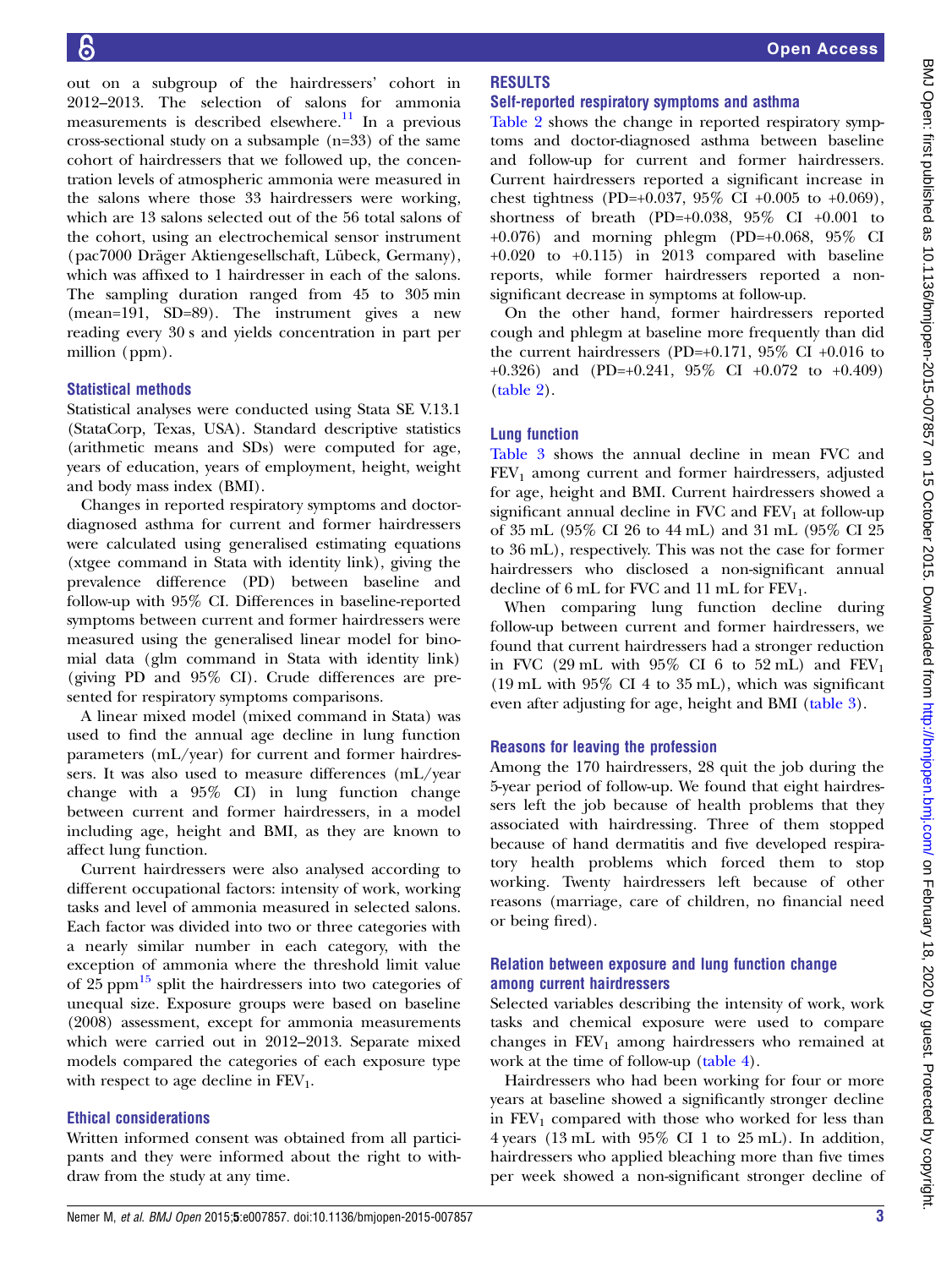<span id="page-3-0"></span>

|                                                                                                                                      | $n = 133$       | <b>Current hairdressers</b> |             |          |          | $n = 28$                                        | Former hairdressers |                                                                                    |          |          | between current and former<br>Difference in baseline<br>hairdressers |          |          |
|--------------------------------------------------------------------------------------------------------------------------------------|-----------------|-----------------------------|-------------|----------|----------|-------------------------------------------------|---------------------|------------------------------------------------------------------------------------|----------|----------|----------------------------------------------------------------------|----------|----------|
|                                                                                                                                      | <b>Baseline</b> | Follow-up                   |             | 95% CI   |          | <b>Baseline</b>                                 | Follow-up           |                                                                                    | 95% CI   |          |                                                                      | ೦<br>೧೯೫ |          |
| <b>Symptoms</b>                                                                                                                      | n (%)           | n (%)                       | Difference* | Lower    | Upper    | n (%)                                           | n (%)               | Difference*                                                                        | Lower    | Upper    | Difference†                                                          | Lower    | Upper    |
| Wheezing                                                                                                                             | 26 (19)         | 27 (20)                     | $-0.008$    | $-0.025$ | $+0.040$ | 6(21)                                           | 4 (14)              | $-0.071$                                                                           | $-0.167$ | $+0.024$ | $+0.0187$                                                            | $-0.144$ | $+0.182$ |
| Chest tightness                                                                                                                      | 40 (30)         | 45 (34)                     | $+0.037$    | $+0.005$ | $+0.069$ | 13 (46)                                         | 11(39)              | $-0.071$                                                                           | $-0.167$ | $+0.024$ | $+0.163$                                                             | $-0.027$ | $+0.354$ |
| Shortness of breath                                                                                                                  | $\frac{8}{3}$   | $\frac{8}{3}$               | $+0.038$    | $+0.001$ | $+0.076$ | (29)                                            | 6(21)               | $-0.071$                                                                           | $-0.167$ | $+0.023$ | $+0.037$                                                             | $-0.140$ | $+0.216$ |
| Morning cough                                                                                                                        | ລັ              | $\frac{8}{2}$               | $+0.023$    | $-0.010$ | $+0.055$ | 9(32)                                           | (62)                | $-0.036$                                                                           | $-0.104$ | $+0.033$ | $+0.171$                                                             | $+0.016$ | $+0.326$ |
| Morning phlegm                                                                                                                       | $\frac{1}{25}$  | 34 (26)                     | $+0.068$    | $+0.020$ | $+0.115$ | 12(43)                                          | (25)                | $-0.178$                                                                           | $-0.320$ | $+0.037$ | $+0.241$                                                             | $+0.072$ | $+0.409$ |
| Asthma                                                                                                                               | <u>ິ</u>        |                             | $-0.015$    | $-0.014$ | $+0.044$ | 3(11)                                           | 3(11)               |                                                                                    | $-0.162$ | $+0.162$ | $+0.054$                                                             | $-0.044$ | $+0.153$ |
| tPrevalence difference in baseline reported symptoms between cur<br>Prevalence difference between baseline and follow-up reported sy |                 |                             |             |          |          | mptoms, using generalised estimating equations. |                     | rrent and former hairdressers (former-current), using the generalised linear model |          |          |                                                                      |          |          |

BMJ Open: first published as 10.1136/bmjopen-2015-007857 on 15 October 2015. Downloaded from http://bmjopen.bmj.com/ on February 18, 2020 by guest. Protected by copyright BMJ Open: first published as 10.1136/bmjopen-2015-007857 on 15 October 2015. Downloaded from <http://bmjopen.bmj.com/> on February 18, 2020 by guest. Protected by copyright.

 $10 \text{ mL}$  in  $FEV_1$  compared with those who applied it less than five times per week.

An apparent U-shaped pattern of  $FEV<sub>1</sub>$  decline in association with working hours and number of customers could be a chance finding, as the differences between the middle and the highest exposure categories were non-significant.

The group of hairdressers who worked at the salons with ammonia levels exceeding 25 ppm disclosed a significantly stronger decline in  $FEV<sub>1</sub>$  (57 mL with 95% CI 23 to 92 mL) compared with those who worked in salons with levels less than 25 ppm [\(table 4\)](#page-4-0).

## **DISCUSSION**

In this follow-up study of 5 years with a high participation rate, we found that female Palestinian hairdressers reported more respiratory symptoms after the 5-year follow-up, and had a more pronounced decline in lung function than a group of internal controls who had left the profession. In total, 16% (28) of the hairdressers in 2008 had left their profession by 2013, of which 28% (8) left because of health problems that they associated with their previous work. Current hairdressers who had been working for more than 4 years and who were working in salons with ammonia levels higher than 25 ppm showed a greater decline in  $FEV<sub>1</sub>$  at follow-up.

We have conducted a 5-year follow-up on 170 female hairdressers with a high participation rate (94%). Few were lost to follow-up and both exposure and health outcomes were measured. Our ability to follow-up the hairdressers who quit the job made it possible to compare their respiratory health condition with the ones who remained at work. Previous prospective studies on hairdressers included smaller sample sizes or lower participation rates compared with our study.[7 8 16](#page-6-0) Furthermore, some follow-up studies on hairdressers have been retrospective.<sup>1 12</sup> 17

A strength of this study, which helped in reducing bias related to data collection, is that lung function was performed by the same researcher, using the same apparatus, around the same time of the year, at a similar time of the day, and following standard instructions. Additionally, possible confounders for lung function test were adjusted for in all analyses, namely age, height and BMI.

A limitation of this study was the use of questionnaires to assess respiratory symptoms and asthma, which could have caused recall or information bias. $^{18}$  Thus, the hairdressers who stayed at work might deny having health problems because they liked their job, and the ones who left might try to complain less because they think they became better after quitting. Additionally, the difficult economic situation and the high unemployment rates in Palestine might force the sick workers to complain less in order to keep their jobs. These potential sources of bias could have affected our results which were taken from the questionnaire by underestimating or overestimating the true symptoms that the current hairdressers might have.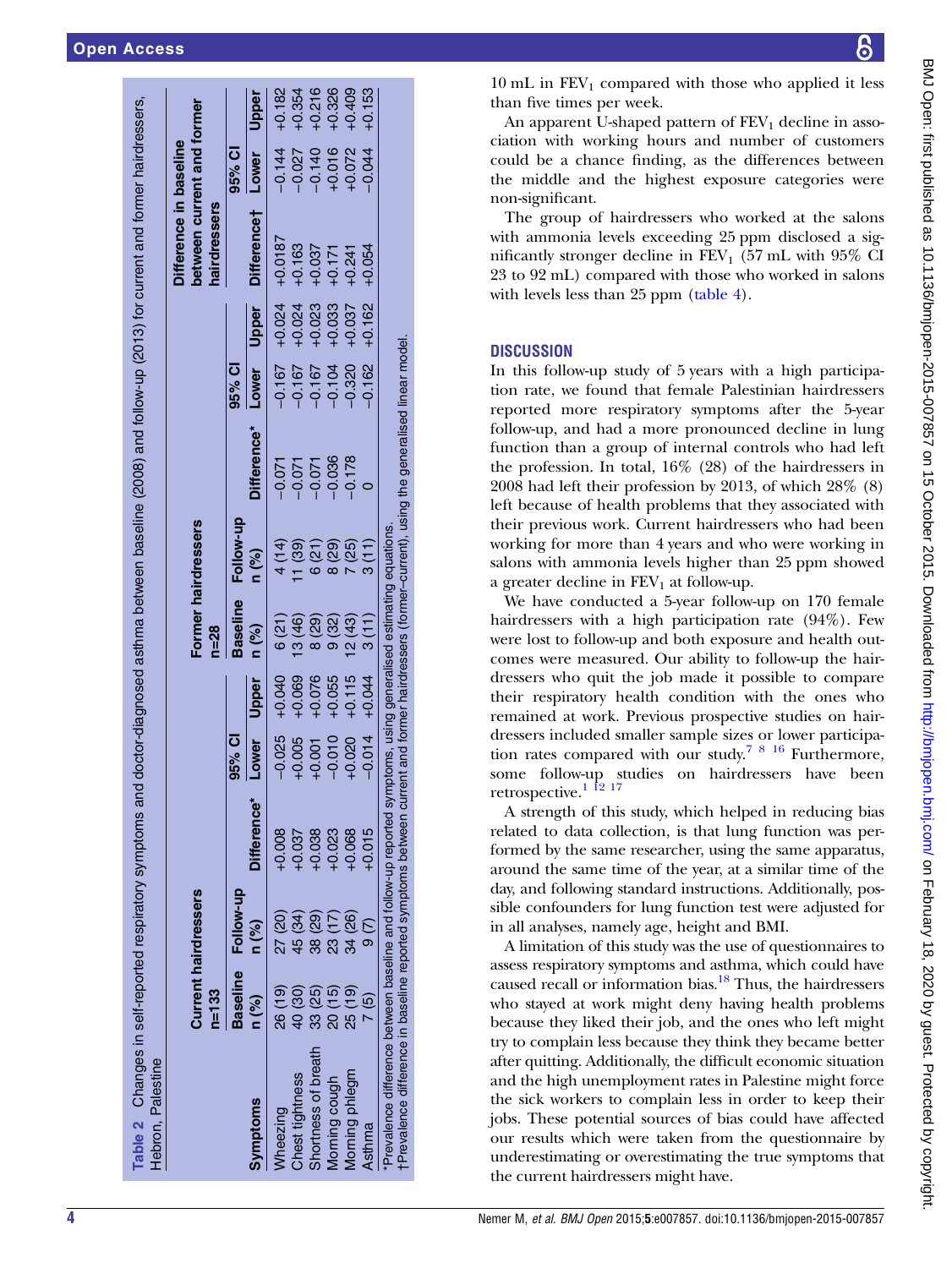<span id="page-4-0"></span>Table 3 Mean baseline (2008) and change (2008–2013) in lung function parameters among current and former hairdressers, and differences between current and former hairdressers in change of lung function parameters, Hebron, Palestine

|            | <b>Current hairdressers (n=133)</b> |                     |       |              | Former hairdressers (n=28) |                     |       |              | Difference in change* |       |              |
|------------|-------------------------------------|---------------------|-------|--------------|----------------------------|---------------------|-------|--------------|-----------------------|-------|--------------|
|            | 95% CI                              |                     |       |              | 95% CI                     |                     |       |              | 95% CI                |       |              |
|            | <b>Meant</b>                        | Change <sup>‡</sup> | Lower | <b>Upper</b> | <b>Mean</b> t              | Change <sup>‡</sup> | Lower | <b>Upper</b> | Difference*           | Lower | <b>Upper</b> |
| $FVC$ (L)  | 3.29                                | $-35$               | $-44$ | $-26$        | 3.35                       | -6                  | $-27$ | $+16$        | $+29$                 | $+6$  | $+52$        |
| $FEV_1(L)$ | 2.74                                | $-31$               | $-36$ | $-25$        | 2.75                       | $-11$               | $-26$ | $+3$         | $+19$                 | $+4$  | $+35$        |

\*Difference in annual decline (mL/year) between former and current hairdressers (former–current), adjusted for age, height and BMI. †Mean value (L) at baseline (2008).

‡Estimated annual decline (mL/year) in lung function, adjusted for age, height and BMI.

BMI, body mass index; FEV<sub>1</sub>, forced expiratory volume in 1 s; FVC, forced vital capacity.

Since we did not have an external control group in this study, we divided our group of hairdressers into different groups according to their exposure level. The lowexposed workers acted then as an internal control group, which could be a good choice because they had the same socioeconomic status and lifestyle. Likewise, those who quit the hairdressing profession could act as an internal control group when compared with the current hairdressers. However, former hairdressers could have chronic health effects because of their previous work, which could affect the comparisons.

The occupational proxies that we used for grouping the hairdressers (number of working years, working hours, number of customers per week, bleaching times per week, and dyeing times per week) were all carried

out at baseline (2008), except for ammonia which was measured close to the follow-up time (2012–2013). Thus, owing to the lack of temporality in the exposure– outcome relationship, it is hard to conclude that high chemical exposure caused the strong decline in lung function. However, the working conditions which were assessed in the salons at baseline, $\frac{10}{10}$  $\frac{10}{10}$  $\frac{10}{10}$  including the size of the salon, presence and types of ventilation and use of personal protective equipment, did not change at follow-up. $\frac{11}{11}$  $\frac{11}{11}$  $\frac{11}{11}$  This could indicate that the current levels of ammonia measured in the salons were not much different compared with the earlier years.

Current hairdressers reported generally more respiratory symptoms in 2013 than in 2008, significantly so for chest tightness, shortness of breath and phlegm. Former

|                                 | $\Delta$ FEV <sub>1</sub> (mL/year) |               |        |       |  |  |  |  |
|---------------------------------|-------------------------------------|---------------|--------|-------|--|--|--|--|
|                                 |                                     |               | 95% CI |       |  |  |  |  |
| <b>Occupational factors (n)</b> | Mean*                               | Coefficient†  | Lower  | Upper |  |  |  |  |
| <b>Working years</b>            |                                     |               |        |       |  |  |  |  |
| $<$ 4 (n=68)                    | $-22$                               | 0 (reference) |        |       |  |  |  |  |
| $\geq$ 4 (n=65)                 | $-35$                               | $-13$         | $-25$  | $-1$  |  |  |  |  |
| <b>Working hours</b>            |                                     |               |        |       |  |  |  |  |
| $<$ 5 (n=22)                    | $-21$                               | 0 (reference) |        |       |  |  |  |  |
| $5 - 7$ (n=76)                  | $-34$                               | $-13$         | $-30$  | $+3$  |  |  |  |  |
| $8 - 10$ (n=35)                 | $-28$                               | $-6$          | $-25$  | $+12$ |  |  |  |  |
| Customers (per week)            |                                     |               |        |       |  |  |  |  |
| $<$ 15 (n=28)                   | $-23$                               | 0 (reference) |        |       |  |  |  |  |
| $15 - 35$ (n=77)                | $-37$                               | $-13$         | $-28$  | $+1$  |  |  |  |  |
| $>35$ (n=28)                    | $-22$                               | $+1$          | $-16$  | $+18$ |  |  |  |  |
| Bleaching (per week)            |                                     |               |        |       |  |  |  |  |
| $<$ 5 (n=83)                    | $-25$                               | 0 (reference) |        |       |  |  |  |  |
| $≥5$ (n=50)                     | $-36$                               | $-10$         | $-22$  | $+1$  |  |  |  |  |
| Dyeing (per week)               |                                     |               |        |       |  |  |  |  |
| $< 7$ (n=64)                    | $-32$                               | 0 (reference) |        |       |  |  |  |  |
| $≥7$ (n=69)                     | $-30$                               | $+2$          | $-9$   | $+13$ |  |  |  |  |
| Mean $NH3$ (ppm)                |                                     |               |        |       |  |  |  |  |
| $<$ 25 (n=24)                   | $-35$                               | 0 (reference) |        |       |  |  |  |  |
| $≥25$ (n=5)                     | $-93$                               | $-57$         | $-92$  | $-23$ |  |  |  |  |

Table 4 Relation between intensity of work, work tasks and chemical exposure in 2008, and changes in FEV1 among

Il occupational factors were measured in 2008 except NH $_3$  which was measured in 2012–2013.

\*Estimated annual decline of  $FEV<sub>1</sub>$  (mL/year), adjusted for age, height and BMI.

†Difference in annual decline of FEV1 (mL/year) compared with the reference, adjusted for age, height and BMI.

BMI, body mass index;  $FEV_1$ , forced expiratory volume in 1 s; ppm, part per million.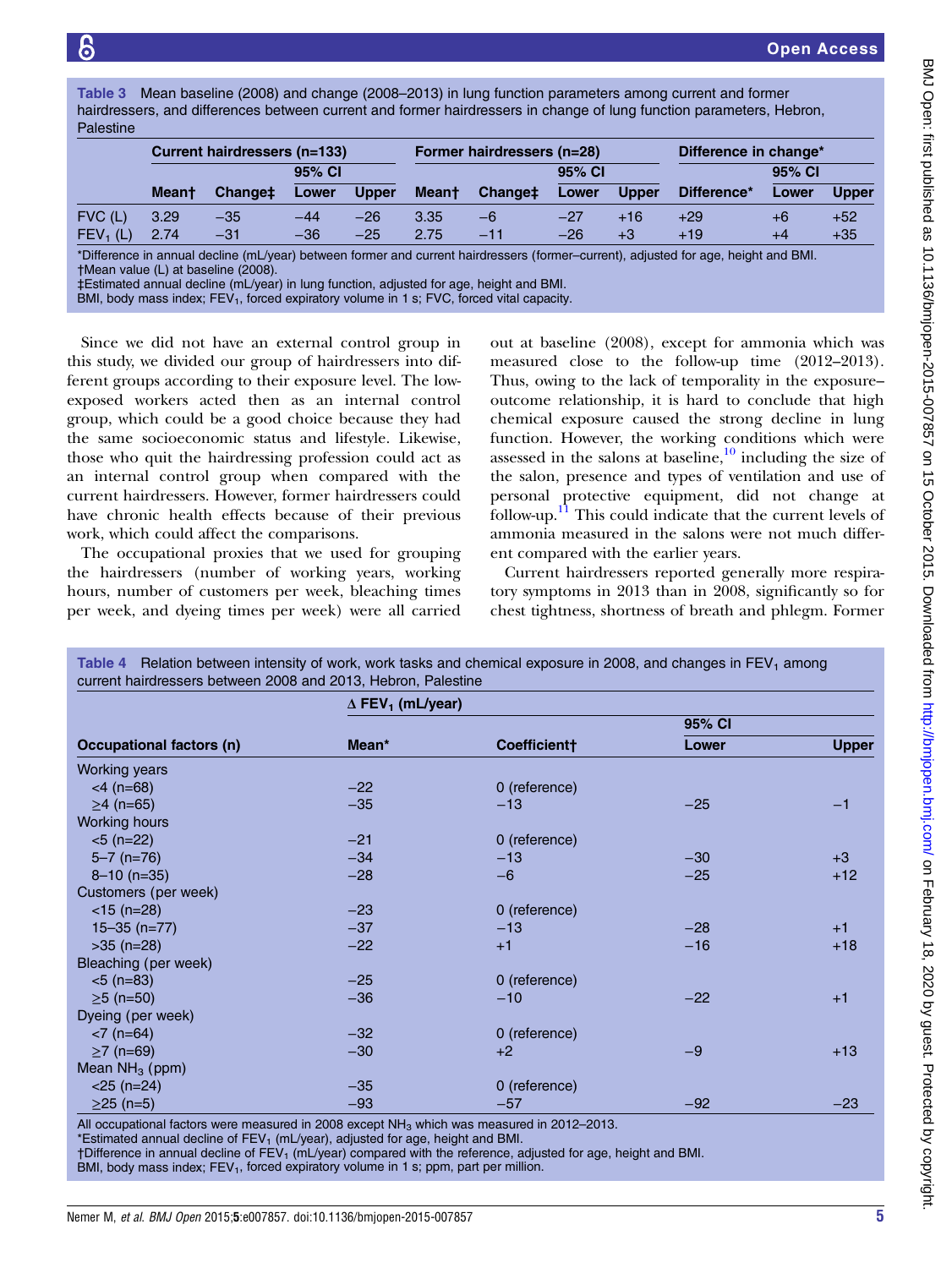hairdressers, on the other hand, reported generally less symptoms in 2013 as compared with baseline (not significant). This could indicate that remaining in the hairdressing profession caused more respiratory problems, while quitting the job made these symptoms less apparent at follow-up since they no longer had chemical exposure from the hairdressing profession. However, since the respiratory symptoms are self-reported, current hairdressers could have over-reported symptoms and former hairdressers could have under-reported symptoms.

On the other hand, former hairdressers reported generally more respiratory symptoms at baseline than did the current hairdressers, significantly so for cough and phlegm. This suggests that this group developed symptoms which might have forced them to quit the job.

Other longitudinal studies focusing on respiratory health among hairdressers have found results that differ from our study. A 4-year follow-up study among Norwegian hairdressers found improvement in reported respiratory symptoms among current and former hairdressers at follow-up, possibly due to improvement in local ventilation, while in a 2-year follow-up among hairdressers and office apprentices in France, within each group of workers similar respiratory symptoms were found at the follow-up as at baseline. $8$  On the other hand, a 15-year retrospective study in Finland showed that hairdressers had an increased prevalence of asthma and chronic bronchitis which was larger than that for shopworkers.<sup>17</sup>

Current hairdressers had a significant decline in FVC and  $FEV<sub>1</sub>$  at follow-up, while former hairdressers had a smaller and non-significant decline in both parameters. Although both groups had similar lung function at baseline, this was not the case for respiratory symptoms as former hairdressers reported more symptoms at baseline than current hairdressers did. This could indicate that not all the hairdressers who left the profession had bad health at baseline since measurements of lung function are more reliable than a questionnaire for detecting chronic obstructive pulmonary disease and asthma.<sup>[19 20](#page-6-0)</sup>

Our results on lung function are similar to what was found in the French study.<sup>8</sup> Here, hairdressers had more deterioration of lung function at follow-up than did the office workers. However, hairdressers who quit the job had lower lung function values at baseline than the ones who stayed at work, which was not the case in our study.

Among the current hairdressers, we found an adjusted decline in  $FEV_1$  of 31 mL/year. Our estimate of decline combines cross-sectional (baseline) and longitudinal information. Investigators tend to assess the effects on lung function in a study cohort by comparing an observed average annual lung function change with the age regression coefficient established in cross-sectional surveys of samples, assuming that they provide valid esti-mates of expected longitudinal decline.<sup>[21](#page-6-0)</sup> However, previous studies indicate that prospectively measured lung function has a higher accelerated rate of decline compared with what is predicted from cross-sectional

 $data.<sup>21-23</sup> Age$  $data.<sup>21-23</sup> Age$  $data.<sup>21-23</sup> Age$  is considered the most important factor in decline, and the decrease in lung function measured longitudinally is higher among older individuals. $24^{25}$ Given that we have conducted a 5-year longitudinal study, and our group's mean age was 28 years, one could expect a loss in  $FEV<sub>1</sub>$  of less than 20 mL/year in this longitudinal model. $23$  The decline that we found among our group of current hairdressers is therefore more than would be expected in a group of young non-smoking females examined prospectively.<sup>23</sup> <sup>26</sup> <sup>27</sup> Furthermore, compared with the former hairdressers as an internal control group, the current hairdressers showed a significantly stronger decline in  $FEV<sub>1</sub>$  of 19 mL/year.

In this study, the dropout from the profession is low compared with the Norwegian study where 40% left their job within a 4-year follow-up time<sup>[7](#page-6-0)</sup> for different reasons including allergy and musculoskeletal disorders. The yearly dropout rate of 3.2% in our study was, however, close to that found in the Finnish study. Here, the dropout, as a result of health reasons such as asthma, chronic bronchitis, hand eczema and musculoskeletal disorders, was 41.2% during a 15-year follow-up period.<sup>[9](#page-6-0)</sup>

Working for more years and performing tasks which include intensive exposure to chemicals such as bleaching and dyeing were found to increase the decline in lung function in our study. Ammonia levels in the salons also affected the deterioration in lung function among the workers. These findings support what we have found in our previous airway inflammation study.<sup>11</sup> Here, the hairdressers had signs of neutrophilic airway inflammation possibly due to the high exposure to chemicals at the workplace and poor working conditions such as lack of ventilation and small sizes of salons.

#### CONCLUSIONS

The present study highlights the respiratory health effects of the hairdressing profession, and gives information on the extent and the reasons for leaving this job. It suggests that hairdressing is associated with both selfreported respiratory symptoms and objective measured respiratory effects, possibly due to the long working years, intensive exposure to chemicals through bleaching and dyeing, and high concentrations of ammonia in the working environment. During follow-up, only a few hairdressers left their profession because of respiratory health problems and the ones who did had a more advantageous development in lung function. The results suggest that improvements in the chemical work environment are recommended.

Acknowledgements The authors are grateful for the financial support provided by the Norwegian State Education Loan Funds. They also thank NUFU for funding this study.

Contributors All authors contributed in the production of this manuscript, and all have seen, reviewed and approved the final version. MN, MS, PK, KN and EB designed the study. MN participated in the data collection and drafted the manuscript. MN, ØS, MS and PK performed the analysis, interpreted the data and prepared the manuscript.